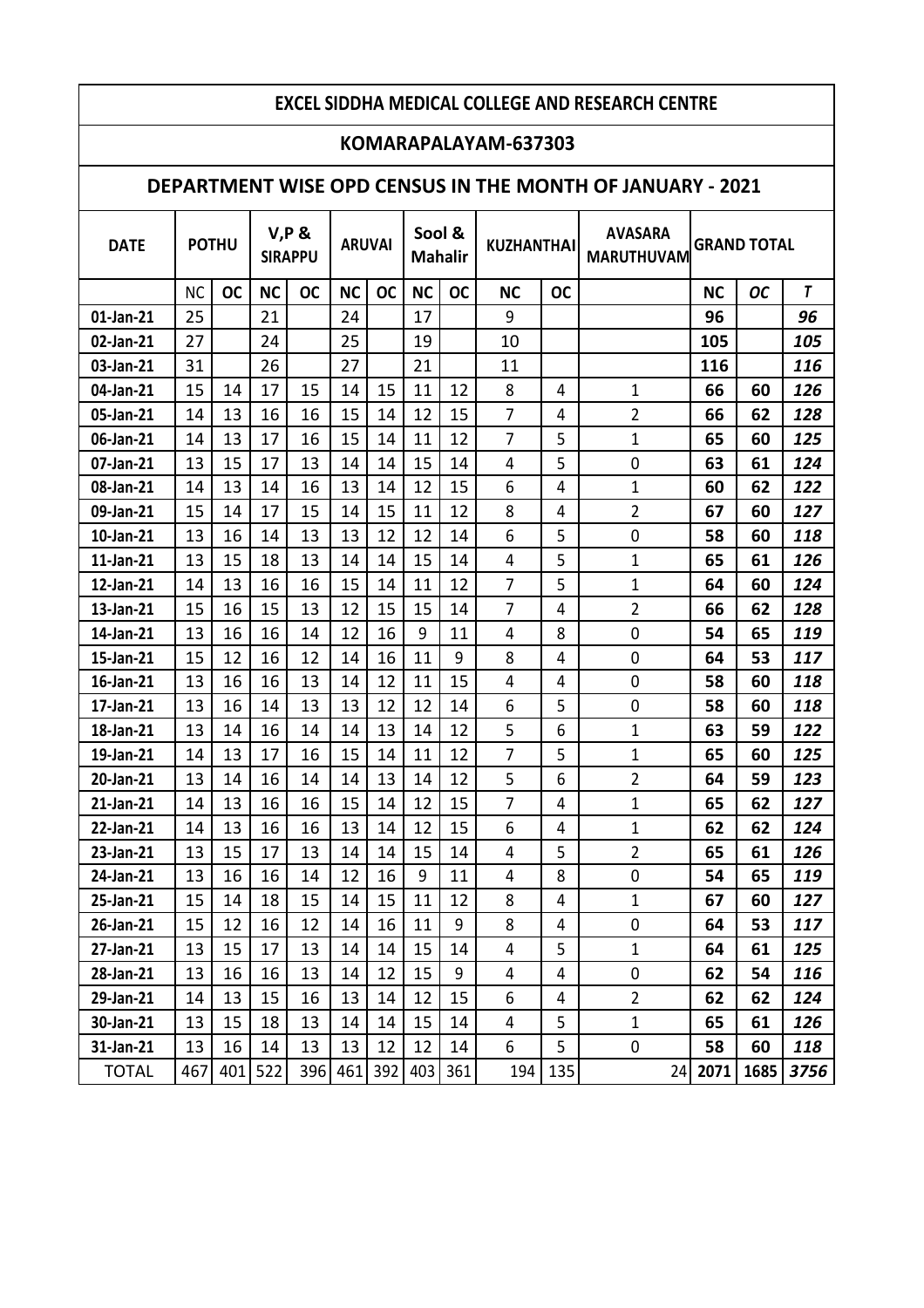## **KOMARAPALAYAM-637303**

### **DEPARTMENT WISE OPD CENSUS IN THE MONTH OF FEBUARY - 2021**

| <b>DATE</b>  |           | <b>POTHU</b> |           | <b>V,P &amp;</b><br><b>SIRAPPU</b> | <b>ARUVAI</b> |           | Sool &<br><b>Mahalir</b> |           | <b>KUZHANTHAI</b> |                | <b>AVASARA</b><br><b>MARUTHUVAM</b> |           | <b>GRAND TOTAL</b> |                |  |
|--------------|-----------|--------------|-----------|------------------------------------|---------------|-----------|--------------------------|-----------|-------------------|----------------|-------------------------------------|-----------|--------------------|----------------|--|
|              | <b>NC</b> | <b>OC</b>    | <b>NC</b> | <b>OC</b>                          | <b>NC</b>     | <b>OC</b> | <b>NC</b>                | <b>OC</b> | <b>NC</b>         | <b>OC</b>      |                                     | <b>NC</b> | <b>OC</b>          | $\overline{I}$ |  |
| 01-Feb-21    | 17        | 14           | 17        | 15                                 | 16            | 17        | 14                       | 12        | 8                 | 6              | $\mathbf 1$                         | 73        | 64                 | 137            |  |
| 02-Feb-21    | 16        | 17           | 17        | 17                                 | 15            | 15        | 13                       | 14        | 8                 | 6              | 0                                   | 69        | 69                 | 138            |  |
| 03-Feb-21    | 16        | 17           | 15        | 17                                 | 16            | 15        | 14                       | 13        | 9                 | 6              | $\mathbf{1}$                        | 71        | 68                 | 139            |  |
| 04-Feb-21    | 19        | 14           | 19        | 14                                 | 18            | 14        | 15                       | 13        | 6                 | 4              | $\mathbf{1}$                        | 78        | 59                 | 137            |  |
| 05-Feb-21    | 16        | 13           | 17        | 15                                 | 16            | 15        | 15                       | 12        | 8                 | $\overline{7}$ | $\mathbf 1$                         | 73        | 62                 | 135            |  |
| 06-Feb-21    | 18        | 15           | 16        | 18                                 | 14            | 17        | 15                       | 12        | 8                 | 6              | 0                                   | 71        | 68                 | 139            |  |
| 07-Feb-21    | 15        | 14           | 16        | 15                                 | 14            | 15        | 11                       | 12        | 8                 | 4              | 0                                   | 64        | 60                 | 124            |  |
| 08-Feb-21    | 16        | 15           | 18        | 15                                 | 17            | 16        | 16                       | 14        | $\overline{7}$    | 7              | 0                                   | 74        | 67                 | 141            |  |
| 09-Feb-21    | 18        | 16           | 16        | 15                                 | 17            | 16        | 15                       | 12        | 9                 | 5              | 1                                   | 76        | 64                 | 140            |  |
| 10-Feb-21    | 15        | 16           | 17        | 17                                 | 16            | 15        | 14                       | 13        | 9                 | 6              | 0                                   | 71        | 67                 | 138            |  |
| 11-Feb-21    | 16        | 13           | 17        | 15                                 | 16            | 15        | 15                       | 12        | 8                 | 7              | $\mathbf{1}$                        | 73        | 62                 | 135            |  |
| 12-Feb-21    | 17        | 14           | 18        | 15                                 | 16            | 17        | 14                       | 12        | 8                 | 6              | $\mathbf{1}$                        | 74        | 64                 | 138            |  |
| 13-Feb-21    | 16        | 16           | 16        | 16                                 | 19            | 14        | 13                       | 14        | 8                 | 6              | 1                                   | 73        | 66                 | 139            |  |
| 14-Feb-21    | 13        | 14           | 15        | 14                                 | 14            | 13        | 14                       | 12        | 5                 | 6              | 0                                   | 61        | 59                 | 120            |  |
| 15-Feb-21    | 15        | 17           | 18        | 13                                 | 17            | 15        | 13                       | 15        | 6                 | 9              | 0                                   | 69        | 69                 | 138            |  |
| 16-Feb-21    | 18        | 14           | 18        | 13                                 | 18            | 14        | 17                       | 11        | 9                 | 4              | 1                                   | 81        | 56                 | 137            |  |
| 17-Feb-21    | 15        | 16           | 17        | 14                                 | 19            | 15        | 15                       | 17        | 9                 | $\overline{7}$ | 0                                   | 75        | 69                 | 144            |  |
| 18-Feb-21    | 16        | 17           | 15        | 17                                 | 16            | 15        | 14                       | 13        | 9                 | 6              | 1                                   | 71        | 68                 | 139            |  |
| 19-Feb-21    | 15        | 17           | 18        | 14                                 | 16            | 14        | 16                       | 14        | 9                 | 8              | $\mathbf{1}$                        | 75        | 67                 | 142            |  |
| 20-Feb-21    | 17        | 14           | 17        | 15                                 | 16            | 17        | 14                       | 12        | 8                 | 6              | $\mathbf{1}$                        | 73        | 64                 | 137            |  |
| 21-Feb-21    | 14        | 13           | 15        | 16                                 | 15            | 14        | 11                       | 12        | $\overline{7}$    | 5              | 0                                   | 62        | 60                 | 122            |  |
| 22-Feb-21    | 19        | 16           | 21        | 14                                 | 19            | 13        | 14                       | 12        | 7                 | 5              | 0                                   | 80        | 60                 | 140            |  |
| 23-Feb-21    | 19        | 14           | 18        | 14                                 | 18            | 14        | 15                       | 13        | 6                 | 4              | $\mathbf 1$                         | 77        | 59                 | 136            |  |
| 24-Feb-21    | 19        | 14           | 18        | 15                                 | 19            | 14        | 15                       | 12        | 6                 | 3              | $\mathbf 1$                         | 78        | 58                 | 136            |  |
| 25-Feb-21    | 18        | 14           | 20        | 13                                 | 18            | 14        | 17                       | 11        | $\overline{7}$    | 4              | $\mathbf{1}$                        | 81        | 56                 | 137            |  |
| 26-Feb-21    | 15        | 16           | 18        | 14                                 | 19            | 15        | 15                       | 17        | 9                 | 7              | 0                                   | 76        | 69                 | 145            |  |
| 27-Feb-21    | 17        | 16           | 17        | 17                                 | 16            | 13        | 15                       | 12        | 8                 | 5              | $\mathbf{1}$                        | 74        | 63                 | 137            |  |
| 28-Feb-21    | 16        | 12           | 16        | 15                                 | 16            | 14        | 13                       | 11        | 6                 | 4              | 0                                   | 67        | 56                 | 123            |  |
| <b>TOTAL</b> | 461       | 418          | 480       | 422                                | 466           | 415       | 402                      | 359       | 215               | 159            | 16                                  | 2040      | 1773               | 3813           |  |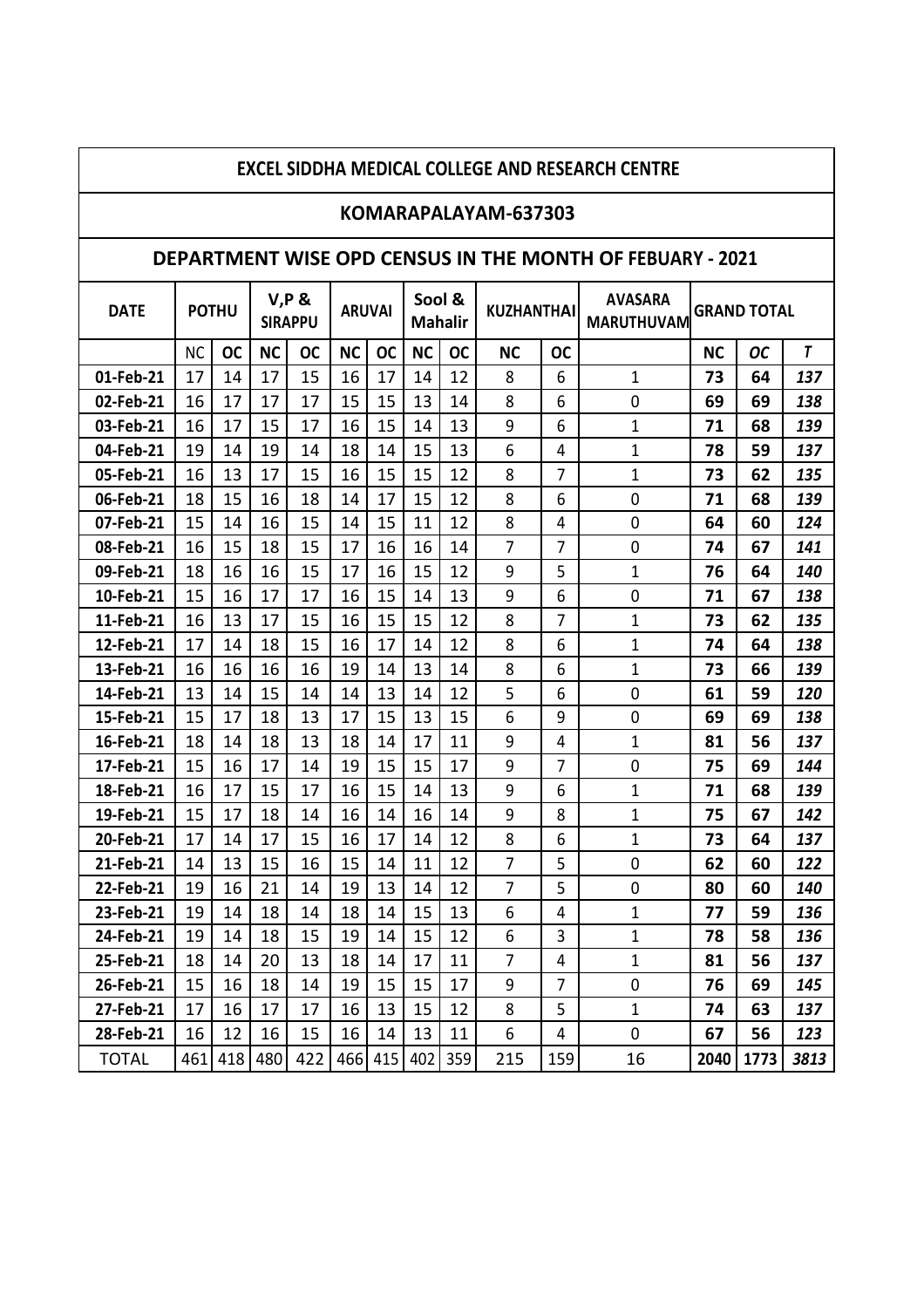## **KOMARAPALAYAM-637303**

## **DEPARTMENT WISE OPD CENSUS IN THE MONTH OF MARCH - 2021**

| <b>DATE</b>  |           | <b>POTHU</b> |           | <b>V,P &amp;</b><br><b>SIRAPPU</b> | <b>ARUVAI</b> |           | Sool &<br><b>Mahalir</b> |           | <b>KUZHANTHAI</b> |                | <b>AVASARA</b><br><b>MARUTHUVAM</b> |           | <b>GRAND TOTAL</b> |      |
|--------------|-----------|--------------|-----------|------------------------------------|---------------|-----------|--------------------------|-----------|-------------------|----------------|-------------------------------------|-----------|--------------------|------|
|              | <b>NC</b> | <b>OC</b>    | <b>NC</b> | <b>OC</b>                          | <b>NC</b>     | <b>OC</b> | <b>NC</b>                | <b>OC</b> | <b>NC</b>         | <b>OC</b>      |                                     | <b>NC</b> | <b>OC</b>          | T    |
| 01-Mar-21    | 16        | 14           | 15        | 12                                 | 16            | 14        | $\overline{7}$           | 10        | 6                 | 8              | 1                                   | 61        | 58                 | 119  |
| 02-Mar-21    | 15        | 16           | 14        | 15                                 | 17            | 14        | 13                       | 8         | 5                 | 6              | 0                                   | 64        | 59                 | 123  |
| 03-Mar-21    | 14        | 15           | 14        | 13                                 | 16            | 14        | 15                       | 8         | 8                 | 5              | $\mathbf 0$                         | 67        | 55                 | 122  |
| 04-Mar-21    | 12        | 11           | 13        | 14                                 | 14            | 13        | 13                       | 13        | 8                 | 7              | $\overline{2}$                      | 62        | 58                 | 120  |
| 05-Mar-21    | 14        | 17           | 16        | 15                                 | 14            | 16        | 13                       | 6         | 4                 | 7              | 0                                   | 61        | 61                 | 122  |
| 06-Mar-21    | 16        | 15           | 14        | 15                                 | 16            | 14        | 10                       | 8         | 6                 | 8              | 1                                   | 63        | 60                 | 123  |
| 07-Mar-21    | 13        | 15           | 16        | 13                                 | 14            | 14        | 15                       | 14        | 4                 | 5              | 0                                   | 62        | 61                 | 123  |
| 08-Mar-21    | 16        | 17           | 14        | 17                                 | 15            | 16        | 6                        | 6         | $\overline{7}$    | 6              | 0                                   | 58        | 62                 | 120  |
| 09-Mar-21    | 16        | 14           | 15        | 12                                 | 16            | 14        | $\overline{7}$           | 6         | 8                 | 3              | $\overline{0}$                      | 62        | 49                 | 111  |
| 10-Mar-21    | 15        | 15           | 16        | 13                                 | 17            | 14        | 9                        | 7         | $\overline{7}$    | 8              | 0                                   | 64        | 57                 | 121  |
| 11-Mar-21    | 13        | 16           | 14        | 14                                 | 13            | 15        | 13                       | 11        | 8                 | $\overline{7}$ | $\mathbf 0$                         | 61        | 63                 | 124  |
| 12-Mar-21    | 16        | 13           | 14        | 15                                 | 16            | 14        | 10                       | 9         | $\overline{7}$    | 6              | $\mathbf 0$                         | 63        | 57                 | 120  |
| 13-Mar-21    | 15        | 17           | 16        | 15                                 | 14            | 17        | 9                        | 10        | $\overline{7}$    | 8              | $\mathbf 0$                         | 61        | 67                 | 128  |
| 14-Mar-21    | 13        | 14           | 15        | 14                                 | 14            | 13        | 14                       | 12        | 5                 | 6              | $\mathbf 0$                         | 61        | 59                 | 120  |
| 15-Mar-21    | 16        | 13           | 14        | 16                                 | 12            | 15        | 14                       | 13        | 6                 | 7              | 1                                   | 63        | 64                 | 127  |
| 16-Mar-21    | 15        | 15           | 16        | 13                                 | 17            | 14        | 8                        | 6         | $\overline{7}$    | 8              | 1                                   | 64        | 56                 | 120  |
| 17-Mar-21    | 16        | 14           | 15        | 12                                 | 16            | 14        | $\overline{7}$           | 9         | 8                 | 7              | 1                                   | 63        | 56                 | 119  |
| 18-Mar-21    | 16        | 17           | 14        | 17                                 | 15            | 16        | 7                        | 7         | 7                 | 8              | $\mathbf{1}$                        | 60        | 65                 | 125  |
| 19-Mar-21    | 15        | 15           | 16        | 13                                 | 17            | 14        | 9                        | 8         | 4                 | 8              | 1                                   | 62        | 58                 | 120  |
| 20-Mar-21    | 16        | 15           | 14        | 15                                 | 15            | 17        | 6                        | 5         | $\overline{7}$    | 8              | $\mathbf{1}$                        | 59        | 60                 | 119  |
| 21-Mar-21    | 14        | 13           | 15        | 16                                 | 15            | 14        | 11                       | 12        | $\overline{7}$    | 5              | 0                                   | 62        | 60                 | 122  |
| 22-Mar-21    | 14        | 15           | 16        | 15                                 | 14            | 16        | 8                        | 7         | 6                 | 7              | $\mathbf{1}$                        | 59        | 60                 | 119  |
| 23-Mar-21    | 15        | 12           | 13        | 14                                 | 14            | 15        | 10                       | 9         | 8                 | 7              | 0                                   | 60        | 57                 | 117  |
| 24-Mar-21    | 15        | 13           | 12        | 14                                 | 14            | 13        | 12                       | 11        | 8                 | 8              | 1                                   | 62        | 59                 | 121  |
| 25-Mar-21    | 16        | 13           | 15        | 14                                 | 15            | 13        | 7                        | 11        | $\overline{7}$    | 8              | 0                                   | 60        | 59                 | 119  |
| 26-Mar-21    | 16        | 14           | 10        | 12                                 | 11            | 14        | 12                       | 9         | 8                 | $\overline{7}$ | $\overline{2}$                      | 59        | 56                 | 115  |
| 27-Mar-21    | 12        | 14           | 8         | 10                                 | 14            | 11        | 9                        | 8         | 3                 | $\mathbf{0}$   | $\mathbf{1}$                        | 46        | 43                 | 89   |
| 28-Mar-21    | 9         | 10           | 7         | 9                                  | 10            | 8         | 7                        | 5         | 3                 | 0              | 0                                   | 36        | 34                 | 70   |
| 29-Mar-21    | 9         | 12           | 11        | $\overline{7}$                     | 11            | 9         | 6                        | 7         | $\mathbf 1$       | $\mathbf 0$    | $\mathbf{1}$                        | 38        | 37                 | 75   |
| 30-Mar-21    | 12        | 9            | 11        | 8                                  | 12            | 9         | 6                        | 6         | 5                 | $\overline{2}$ | $\mathbf{1}$                        | 46        | 34                 | 80   |
| 31-Mar-21    | 13        | 10           | 11        | 8                                  | 12            | 9         | $\overline{7}$           | 6         | 5                 | $\overline{2}$ | $\mathbf{1}$                        | 48        | 35                 | 83   |
| <b>TOTAL</b> | 443       | 433          | 424       | 410                                | 446 423       |           | 300                      | 267       | 190               | 182            | 18                                  | 1817      | 1719               | 3536 |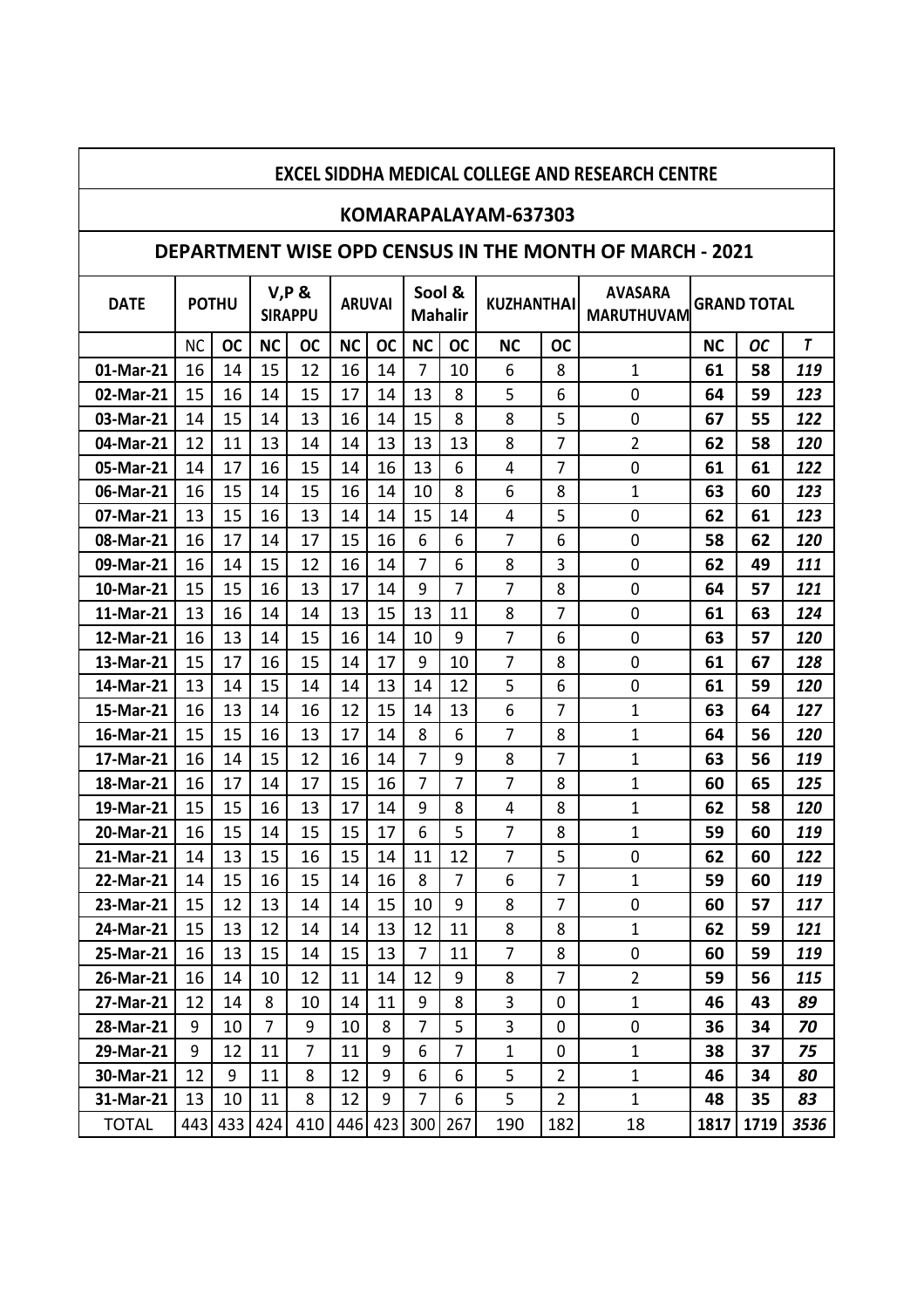| <b>EXCEL SIDDHA MEDICAL COLLEGE AND RESEARCH CENTRE</b> |           |              |                |                            |                |                |           |                |                      |                |                                                                |                    |           |      |
|---------------------------------------------------------|-----------|--------------|----------------|----------------------------|----------------|----------------|-----------|----------------|----------------------|----------------|----------------------------------------------------------------|--------------------|-----------|------|
|                                                         |           |              |                |                            |                |                |           |                | KOMARAPALAYAM-637303 |                |                                                                |                    |           |      |
|                                                         |           |              |                |                            |                |                |           |                |                      |                | <b>DEPARTMENT WISE OPD CENSUS IN THE MONTH OF APRIL - 2021</b> |                    |           |      |
| <b>DATE</b>                                             |           | <b>POTHU</b> |                | $V, P$ &<br><b>SIRAPPU</b> | <b>ARUVAI</b>  |                | Sool &    | <b>Mahalir</b> | <b>KUZHANTHAI</b>    |                | <b>AVASARA</b><br><b>MARUTHUVAM</b>                            | <b>GRAND TOTAL</b> |           |      |
|                                                         | <b>NC</b> | <b>OC</b>    | <b>NC</b>      | <b>OC</b>                  | <b>NC</b>      | <b>OC</b>      | <b>NC</b> | <b>OC</b>      | <b>NC</b>            | <b>OC</b>      |                                                                | <b>NC</b>          | <b>OC</b> | T    |
| 01-Apr-21                                               | 15        | 12           | 10             | 8                          | $\overline{7}$ | 5              | 9         | 8              | 6                    | 5              | 1                                                              | 48                 | 38        | 86   |
| 02-Apr-21                                               | 12        | 11           | 8              | 9                          | 5              | 7              | 8         | 6              | 5                    | 4              | 0                                                              | 38                 | 37        | 75   |
| 03-Apr-21                                               | 15        | 12           | 13             | 8                          | 11             | 5              | 10        | 4              | $\overline{7}$       | 3              | $\mathbf 0$                                                    | 56                 | 32        | 88   |
| 04-Apr-21                                               | 11        | 9            | 9              | 8                          | 6              | $\overline{7}$ | 7         | 6              | 5                    | 4              | 0                                                              | 38                 | 34        | 72   |
| 05-Apr-21                                               | 16        | 13           | 11             | 12                         | $\overline{7}$ | 9              | 10        | 8              | 6                    | 3              | $\mathbf 1$                                                    | 51                 | 45        | 96   |
| 06-Apr-21                                               | 13        | 12           | 9              | 9                          | $\overline{7}$ | 6              | 6         | 7              | $\overline{4}$       | 4              | 0                                                              | 39                 | 38        | 77   |
| 07-Apr-21                                               | 16        | 14           | 12             | 12                         | 6              | 9              | 8         | 6              | 6                    | 5              | 0                                                              | 48                 | 46        | 94   |
| 08-Apr-21                                               | 14        | 13           | 11             | 9                          | 8              | 6              | 6         | 8              | 5                    | 6              | 1                                                              | 45                 | 42        | 87   |
| 09-Apr-21                                               | 17        | 13           | 12             | 10                         | 8              | 9              | 10        | 9              | $\overline{7}$       | 6              | $\mathbf 0$                                                    | 54                 | 47        | 101  |
| 10-Apr-21                                               | 13        | 12           | 11             | 9                          | 8              | $\overline{7}$ | 9         | 8              | 5                    | 5              | 1                                                              | 47                 | 41        | 88   |
| 11-Apr-21                                               | 11        | 12           | 9              | 8                          | 7              | 5              | 7         | 8              | 4                    | 5              | 0                                                              | 38                 | 38        | 76   |
| 12-Apr-21                                               | 12        | 13           | 9              | 11                         | 5              | 9              | 8         | 8              | 5                    | 6              | 0                                                              | 39                 | 47        | 86   |
| 13-Apr-21                                               | 15        | 16           | 11             | 12                         | 9              | $\overline{7}$ | 8         | 10             | 3                    | 6              | $\mathbf 1$                                                    | 47                 | 51        | 98   |
| 14-Apr-21                                               | 13        | 12           | 11             | 10                         | 5              | 8              | 4         | 8              | 3                    | 6              | $\mathbf 0$                                                    | 36                 | 44        | 80   |
| 15-Apr-21                                               | 12        | 10           | 8              | 10                         | 7              | 8              | 6         | 6              | 4                    | 5              | 1                                                              | 38                 | 39        | 77   |
| 16-Apr-21                                               | 12        | 13           | 9              | 10                         | $\overline{7}$ | 6              | 8         | 7              | 3                    | $\overline{4}$ | 0                                                              | 39                 | 40        | 79   |
| 17-Apr-21                                               | 9         | 11           | 8              | 10                         | 6              | 9              | 5         | 6              | $\overline{2}$       | 3              | 1                                                              | 31                 | 39        | 70   |
| 18-Apr-21                                               | 11        | 12           | 9              | 9                          | 8              | 7              | 6         | 8              | $\overline{4}$       | 5              | $\mathbf 0$                                                    | 38                 | 41        | 79   |
| 19-Apr-21                                               | 12        | 11           | 11             | 14                         | 9              | 12             | 6         | 10             | 3                    | 6              | $\mathbf 0$                                                    | 41                 | 53        | 94   |
| 20-Apr-21                                               | 9         | 13           | 8              | 9                          | 10             | 13             | 7         | 10             | 3                    | 3              | 0                                                              | 37                 | 48        | 85   |
| 21-Apr-21                                               | 10        | 9            | 8              | 12                         | 9              | 8              | 5         | 9              | $\overline{4}$       | 5              | 1                                                              | 37                 | 43        | 80   |
| 22-Apr-21                                               | 8         | 8            | 9              | 8                          | 11             | q              | 6         | q              | $\overline{4}$       | 6              | 0                                                              | 38                 | 40        | 78   |
| 23-Apr-21                                               | 11        | 10           | 10             | 8                          | 9              | 11             | 9         | 12             | $\overline{3}$       | 6              | $\mathbf 1$                                                    | 43                 | 47        | 90   |
| 24-Apr-21                                               | 8         | 11           | 9              | 9                          | 11             | 10             | 6         | 5              | 3                    | 4              | $\pmb{0}$                                                      | 37                 | 39        | 76   |
| 25-Apr-21                                               | 7         | 7            | 8              | 8                          | 14             | 9              | 8         | 4              | 6                    | 3              | 0                                                              | 43                 | 31        | 74   |
| 26-Apr-21                                               | 12        | 11           | $\overline{7}$ | 8                          | 13             | 11             | 8         | 9              | 4                    | $\overline{7}$ | $\mathbf 1$                                                    | 45                 | 46        | 91   |
| 27-Apr-21                                               | 8         | 12           | 9              | 8                          | 8              | 13             | 5         | 9              | 3                    | 4              | $\pmb{0}$                                                      | 33                 | 46        | 79   |
| 28-Apr-21                                               | 9         | 10           | 10             | 8                          | 12             | 11             | 6         | 12             | 6                    | 6              | 0                                                              | 43                 | 47        | 90   |
| 29-Apr-21                                               | 8         | 10           | 8              | 10                         | 9              | 12             | 5         | 9              | 3                    | 3              | $\pmb{0}$                                                      | 33                 | 44        | 77   |
| 30-Apr-21                                               | 8         | 11           | 10             | 13                         | 5              | 12             | 9         | 9              | 4                    | $\overline{3}$ | $\mathbf 0$                                                    | 36                 | 48        | 84   |
| <b>TOTAL</b>                                            | 347       | 343          | 287            | 289                        | 247            | 260            | 215       | 238            | 130                  | 141            | 10                                                             | 1236               | 1271      | 2507 |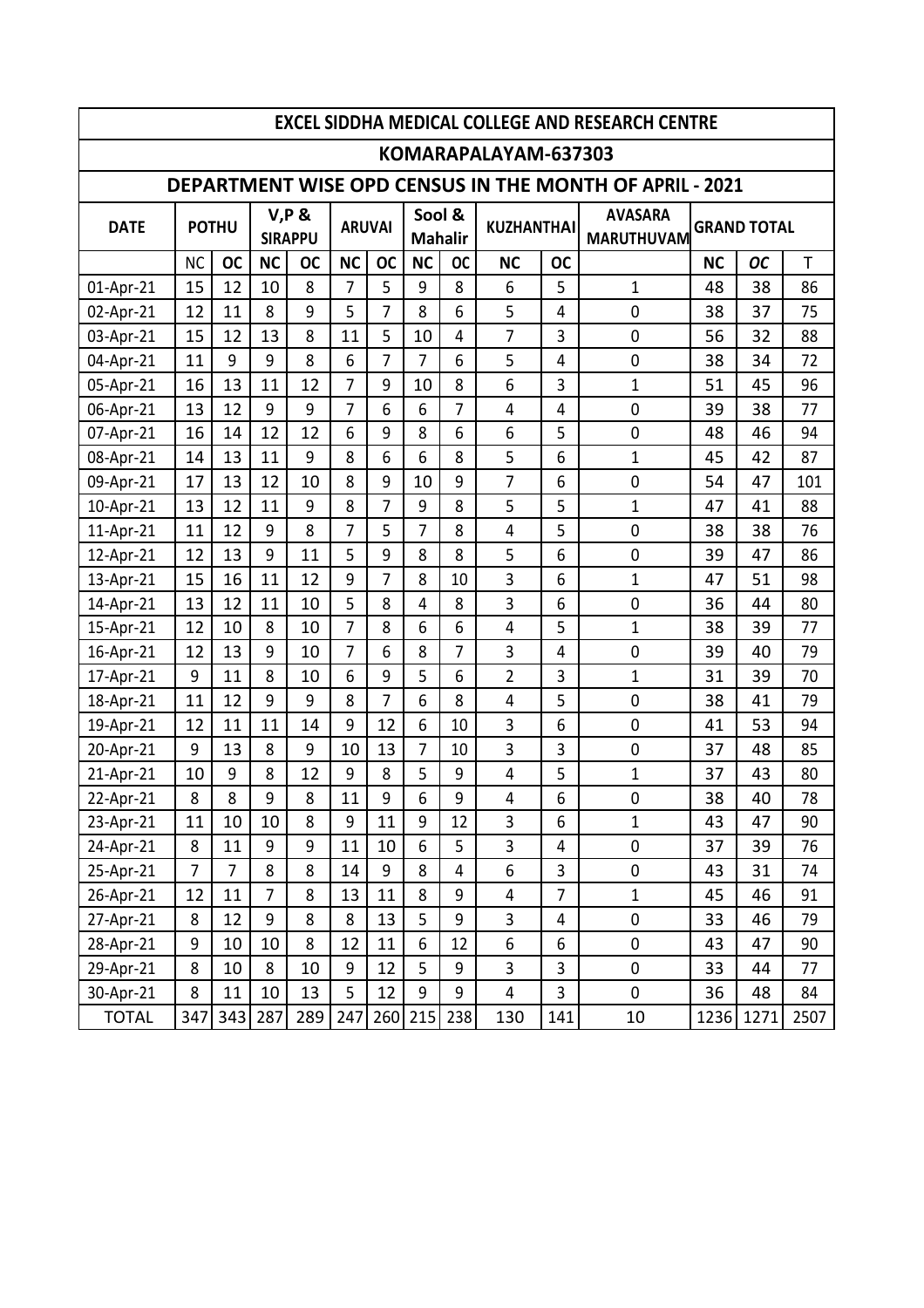### **KOMARAPALAYAM-637303**

### **OPD CENSUS DEPARTMENT WISE IN THE MONTH OF MAY - 2021**

| <b>DATE</b>  | <b>POTHU</b>   |                | <b>V,P &amp;</b><br><b>SIRAPPU</b> |                | <b>ARUVAI</b>  |                | Sool &<br><b>Mahalir</b> |                | <b>KUZHANTHAI</b> |                         | <b>AVASARA</b><br><b>MARUTHUV</b> | <b>GRAND</b><br><b>TOTAL</b> |                |                         |
|--------------|----------------|----------------|------------------------------------|----------------|----------------|----------------|--------------------------|----------------|-------------------|-------------------------|-----------------------------------|------------------------------|----------------|-------------------------|
|              | NC             | <b>OC</b>      | <b>NC</b>                          | <b>OC</b>      | <b>NC</b>      | <b>OC</b>      | <b>NC</b>                | <b>OC</b>      | <b>NC</b>         | <b>OC</b>               | AM                                | N                            | $\mathbf{o}$   | T                       |
| $1-May-21$   | 6              | $\overline{7}$ | 6                                  | 8              | 5              | 8              | 6                        | $\overline{7}$ | 4                 | 6                       | $\mathbf 0$                       | 27                           | 36             | 63                      |
| $2-May-21$   | $\overline{2}$ | $\overline{2}$ | 1                                  | $\mathbf{1}$   | $\mathbf{1}$   | $\mathbf 1$    | $\pmb{0}$                | $\mathbf{1}$   | 0                 | $\pmb{0}$               | $\mathbf 0$                       | 4                            | 5              | 9                       |
| $3-May-21$   | $\overline{7}$ | 8              | 6                                  | $\overline{7}$ | 7              | 8              | $\overline{7}$           | 8              | 5                 | 5                       | $\pmb{0}$                         | 32                           | 36             | 68                      |
| $4-May-21$   | 8              | 9              | 7                                  | 8              | $\overline{7}$ | 8              | $\boldsymbol{6}$         | 9              | 5                 | 7                       | $\pmb{0}$                         | 33                           | 41             | 74                      |
| $5-May-21$   | 9              | 8              | 8                                  | 9              | 8              | $\overline{7}$ | 9                        | 8              | 5                 | 8                       | $\pmb{0}$                         | 39                           | 40             | 79                      |
| $6$ -May-21  | 8              | 9              | $\overline{7}$                     | 8              | 8              | 10             | 8                        | 9              | 6                 | 8                       | $\mathbf{1}$                      | 38                           | 44             | 82                      |
| $7-May-21$   | $\overline{7}$ | 11             | 8                                  | 9              | $\overline{7}$ | 12             | $\overline{7}$           | 9              | 5                 | 8                       | $\pmb{0}$                         | 34                           | 49             | 83                      |
| 8-May-21     | 8              | 10             | 7                                  | 12             | 8              | 9              | 6                        | 8              | 5                 | 3                       | $\mathbf 0$                       | 34                           | 42             | 76                      |
| $9-May-21$   | $\mathbf 1$    | $\overline{2}$ | 1                                  | 3              | $\mathbf{1}$   | $\mathbf{1}$   | 3                        | $\pmb{0}$      | 0                 | $\pmb{0}$               | $\pmb{0}$                         | 6                            | 6              | 12                      |
| 10-May-21    | 5              | 6              | 4                                  | 5              | 4              | 6              | $\overline{4}$           | 8              | 3                 | 3                       | $\mathbf{1}$                      | 21                           | 28             | 49                      |
| $11-May-21$  | $\overline{7}$ | 8              | 5                                  | 9              | 6              | 6              | $\boldsymbol{6}$         | 5              | 4                 | 3                       | $\mathbf 0$                       | 28                           | 31             | 59                      |
| 12-May-21    | 6              | 11             | 6                                  | 10             | 5              | 9              | $\overline{7}$           | $\overline{4}$ | 4                 | $\overline{2}$          | $\mathbf 0$                       | 28                           | 36             | 64                      |
| 13-May-21    | 6              | 13             | 5                                  | 12             | 5              | 10             | 6                        | $\overline{7}$ | 3                 | $\overline{7}$          | $\mathbf 0$                       | 25                           | 49             | 74                      |
| 14-May-21    | 9              | 12             | 10                                 | 11             | 8              | 9              | $\overline{7}$           | 8              | 5                 | 7                       | $\mathbf 0$                       | 39                           | 47             | 86                      |
| 15-May-21    | 8              | 10             | 8                                  | 12             | $\overline{7}$ | 9              | 8                        | 8              | 5                 | 3                       | $\pmb{0}$                         | 36                           | 42             | 78                      |
| 16-May-21    | 1              | $\mathbf{1}$   | $\overline{2}$                     | 1              | 0              | $\overline{2}$ | $\mathbf 0$              | $\pmb{0}$      | $\pmb{0}$         | $\mathbf 0$             | $\pmb{0}$                         | 3                            | 4              | $\overline{\mathbf{z}}$ |
| 17-May-21    | 6              | $\overline{7}$ | 7                                  | 6              | 5              | $\overline{7}$ | 3                        | 8              | $\mathbf{1}$      | 4                       | $\pmb{0}$                         | 22                           | 32             | 54                      |
| 18-May-21    | $\overline{7}$ | 8              | 6                                  | $\overline{7}$ | 8              | 8              | 6                        | 8              | $\overline{2}$    | 6                       | $\mathbf{1}$                      | 30                           | 37             | 67                      |
| 19-May-21    | 11             | 10             | 9                                  | 12             | 8              | 9              | $\overline{4}$           | $\overline{7}$ | $\mathbf{1}$      | 3                       | $\pmb{0}$                         | 33                           | 41             | 74                      |
| 20-May-21    | 12             | 9              | 10                                 | 10             | 9              | 9              | 5                        | 8              | 3                 | 6                       | $\pmb{0}$                         | 39                           | 42             | 81                      |
| $21$ -May-21 | 10             | 6              | 11                                 | 9              | 7              | 8              | $\overline{\mathbf{4}}$  | 8              | 3                 | 5                       | 1                                 | 36                           | 36             | 72                      |
| 22-May-21    | 8              | 10             | 12                                 | 8              | 8              | 5              | 6                        | 7              | 3                 | 4                       | $\pmb{0}$                         | 37                           | 34             | 71                      |
| 23-May-21    | $\mathbf{1}$   | $\mathbf{1}$   | $\overline{2}$                     | $\mathbf{1}$   | 0              | $\mathbf{1}$   | $\mathbf 0$              | $\mathbf 0$    | 0                 | $\mathbf 0$             | $\mathbf{1}$                      | 4                            | 3              | 8                       |
| 24-May-21    | 9              | 8              | 11                                 | 12             | 9              | 8              | $\overline{\mathbf{4}}$  | 3              | 4                 | 3                       | $\mathsf{O}\xspace$               | 37                           | 34             | 71                      |
| 25-May-21    | 10             | 9              | 12                                 | 8              | $\overline{7}$ | 6              | 3                        | $\overline{2}$ | 3                 | $\overline{\mathbf{4}}$ | $\pmb{0}$                         | 35                           | 29             | 64                      |
| 26-May-21    | 11             | 8              | 11                                 | $\overline{7}$ | 8              | 5              | 3                        | $\overline{2}$ | 4                 | $\overline{4}$          | $\mathbf 1$                       | 38                           | 26             | 64                      |
| 27-May-21    | 10             | 8              | 12                                 | $\overline{7}$ | 9              | 6              | 6                        | 3              | 3                 | 4                       | $\pmb{0}$                         | 40                           | 28             | 68                      |
| 28-May-21    | 9              | 8              | 9                                  | $\overline{7}$ | 6              | 9              | 5                        | $\overline{4}$ | 4                 | 6                       | $\pmb{0}$                         | 33                           | 34             | 67                      |
| 29-May-21    | 11             | $\overline{7}$ | 12                                 | 9              | $\overline{7}$ | 8              | 6                        | 5              | 5                 | $\overline{7}$          | $\mathbf{1}$                      | 42                           | 36             | 78                      |
| 30-May-21    | $\mathbf{1}$   | $\mathbf 0$    | $\mathbf 0$                        | $\mathbf{1}$   | $\mathbf{1}$   | $\mathbf{1}$   | $\mathbf{1}$             | $\pmb{0}$      | 0                 | $\pmb{0}$               | $\mathbf 1$                       | 4                            | $\overline{2}$ | 6                       |
| 31-May-21    | 11             | $\overline{7}$ | 12                                 | 8              | 9              | 6              | $\overline{7}$           | 5              | 6                 | $\overline{7}$          | $\mathbf{1}$                      | 46                           | 33             | 79                      |
| <b>TOTAL</b> | 225            | 233            | 227                                | 237            | 188            | 211            | 153                      | 169            | 101               | 133                     | 9                                 | 903                          | 983            | 1886                    |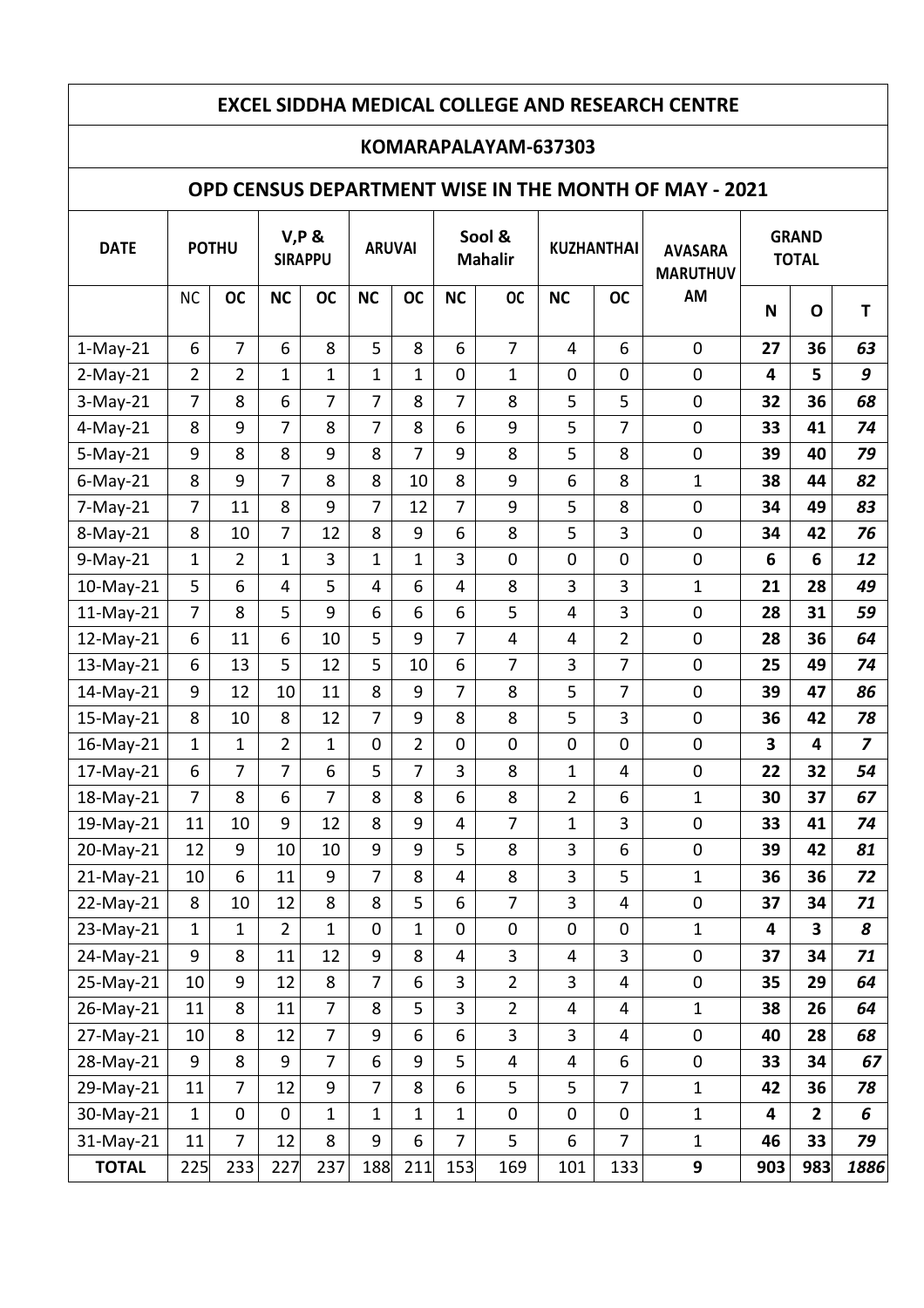#### **KOMARAPALAYAM-637303**

#### **OPD CENSUS DEPARTMENT WISE IN THE MONTH OF JUNE - 2021**

| <b>DATE</b>  | <b>POTHU</b>   |                |                | $V, P$ &<br><b>SIRAPPU</b> |                | <b>ARUVAI</b>     |                | Sool &<br><b>Mahalir</b> |                | <b>KUZHANTH</b><br>AI | <b>AVASARA</b><br><b>MARUTHUVA</b><br>M |                               | <b>GRAND TOTAL</b> |                |
|--------------|----------------|----------------|----------------|----------------------------|----------------|-------------------|----------------|--------------------------|----------------|-----------------------|-----------------------------------------|-------------------------------|--------------------|----------------|
|              | <b>NC</b>      | <b>OC</b>      | <b>NC</b>      | <b>OC</b>                  | <b>NC</b>      | O<br>$\mathsf{C}$ | <b>NC</b>      | $\circ$<br>$\mathsf{C}$  | <b>NC</b>      | <b>OC</b>             |                                         | <b>NC</b>                     | <b>OC</b>          | $\mathsf T$    |
| $1$ -Jun-21  | 5              | $\overline{4}$ | 3              | 3                          | 3              | 3                 | 3              | $\overline{2}$           | $\overline{2}$ | $\overline{4}$        | $\mathbf 0$                             | 16                            | 16                 | 32             |
| $2$ -Jun-21  | 3              | 3              | $\overline{2}$ | $\overline{4}$             | 4              | 3                 | 3              | $\overline{4}$           | $\overline{2}$ | $\overline{2}$        | $\mathbf 0$                             | 14                            | 16                 | 30             |
| 3-Jun-21     | 6              | 5              | 4              | 4                          | 4              | 4                 | $\overline{2}$ | $\overline{4}$           | 1              | 1                     | $\mathbf 0$                             | 17                            | 18                 | 35             |
| 4-Jun-21     | 6              | 6              | 4              | 3                          | 4              | $\overline{4}$    | $\overline{2}$ | 3                        | 1              | 1                     | 0                                       | 17                            | 17                 | 34             |
| 5-Jun-21     | $\overline{7}$ | 6              | 4              | 3                          | 3              | 4                 | $\overline{2}$ | 3                        | $\mathbf 0$    | 1                     | 0                                       | 16                            | 17                 | 33             |
| $6$ -Jun-21  | $\mathbf{1}$   | $\mathbf{1}$   | $\overline{2}$ | $\mathbf 1$                | $\mathbf 0$    | $\overline{2}$    | $\mathbf 0$    | $\mathbf 0$              | $\mathbf 0$    | $\mathbf 0$           | $\pmb{0}$                               | $\overline{\mathbf{3}}$       | 4                  | $\overline{z}$ |
| 7-Jun-21     | $\overline{4}$ | $\overline{4}$ | $\overline{4}$ | 3                          | 3              | 3                 | 3              | $\overline{2}$           | 3              | $\overline{2}$        | $\pmb{0}$                               | 17                            | 14                 | 31             |
| 8-Jun-21     | $\overline{7}$ | 5              | 4              | 5                          | 4              | 4                 | 3              | $\overline{2}$           | 1              | 1                     | $\pmb{0}$                               | 19                            | 17                 | 36             |
| 9-Jun-21     | $\overline{7}$ | 5              | 3              | $\overline{4}$             | 4              | 4                 | $\overline{2}$ | $\overline{4}$           | $\mathbf{1}$   | $\mathbf{1}$          | $\mathbf 0$                             | 17                            | 18                 | 35             |
| 10-Jun-21    | 5              | $\overline{4}$ | 4              | 5                          | 4              | 3                 | $\overline{2}$ | 4                        | $\mathbf 0$    | $\mathbf 1$           | $\mathbf 0$                             | 15                            | 17                 | 32             |
| 11-Jun-21    | $\overline{7}$ | 6              | 4              | 3                          | 3              | 4                 | $\overline{2}$ | $\overline{3}$           | $\mathbf 0$    | $\mathbf{1}$          | $\pmb{0}$                               | 16                            | 17                 | 33             |
| 12-Jun-21    | 3              | 3              | 2              | 4                          | 4              | 3                 | 3              | $\overline{4}$           | $\overline{2}$ | $\overline{2}$        | $\pmb{0}$                               | 14                            | 16                 | 30             |
| 13-Jun-21    | $\mathbf{1}$   | 1              | 2              | $\mathbf 1$                | $\mathbf 1$    | $\mathbf{1}$      | 1              | $\mathbf 0$              | $\mathbf 0$    | $\mathbf 0$           | $\mathbf 0$                             | 5                             | 3                  | 8              |
| 14-Jun-21    | 3              | 4              | $\overline{2}$ | 3                          | 3              | 3                 | 3              | 3                        | $\overline{2}$ | 3                     | 0                                       | 13                            | 16                 | 29             |
| 15-Jun-21    | 5              | 3              | 3              | 4                          | 3              | 3                 | 3              | $\overline{3}$           | $\overline{2}$ | $\overline{3}$        | $\pmb{0}$                               | 16                            | 16                 | 32             |
| 16-Jun-21    | $\overline{4}$ | $\overline{4}$ | $\overline{4}$ | 3                          | 3              | 3                 | $\overline{3}$ | $\overline{2}$           | 3              | $\overline{2}$        | $\mathbf 0$                             | 17                            | 14                 | 31             |
| 17-Jun-21    | $\overline{7}$ | 5              | 3              | 4                          | 4              | $\overline{4}$    | $\overline{2}$ | 4                        | 1              | 1                     | $\pmb{0}$                               | 17                            | 18                 | 35             |
| 18-Jun-21    | 3              | 3              | $\overline{2}$ | $\overline{4}$             | 4              | 3                 | 3              | $\overline{4}$           | $\overline{2}$ | $\overline{2}$        | $\pmb{0}$                               | 14                            | 16                 | 30             |
| 19-Jun-21    | 6              | 6              | 3              | 4                          | 4              | 4                 | 3              | $\overline{4}$           | $\mathbf{1}$   | 1                     | $\mathbf 0$                             | 17                            | 19                 | 36             |
| 20-Jun-21    | $\overline{2}$ | $\Omega$       | $\Omega$       | 1                          | 1              | $\mathbf{1}$      | $\mathbf{1}$   | $\mathbf 0$              | $\mathbf 0$    | $\Omega$              | $\mathbf 0$                             | 4                             | $\overline{2}$     | 6              |
| 21-Jun-21    | 7              | 6              | 4              | 3                          | 3              | 4                 | $\overline{2}$ | 3                        | $\mathbf 0$    | 1                     | 0                                       | 16                            | 17                 | 33             |
| 22-Jun-21    | 6              | 6              | 4              | 3                          | $\overline{4}$ | 4                 | $\overline{2}$ | 3                        | $\mathbf{1}$   | 1                     | $\pmb{0}$                               | 17                            | 17                 | 34             |
| 23-Jun-21    | $\overline{7}$ | 6              | 4              | 4                          | 3              | 5                 | 3              | $\overline{2}$           | $\overline{2}$ | $\mathbf{1}$          | $\pmb{0}$                               | 19                            | 18                 | 37             |
| 24-Jun-21    | 4              | $\overline{4}$ | 4              | $\overline{3}$             | $\overline{3}$ | $\overline{3}$    | 3              | $2^{\circ}$              | $\mathbf{3}$   | $\overline{2}$        | 0                                       | 17                            | 14                 | 31             |
| 25-Jun-21    | 5              | 3              | 3              | $\overline{4}$             | 3              | 3                 | 3              | 3                        | $\overline{2}$ | 3                     | 0                                       | 16                            | 16                 | 32             |
| 26-Jun-21    | 6              | 6              | 3              | 4                          | 4              | 4                 | $\overline{3}$ | $\overline{4}$           | $\mathbf{1}$   | $\mathbf{1}$          | 0                                       | 17                            | 19                 | 36             |
| 27-Jun-21    | $\mathbf{1}$   | $\overline{2}$ | 1              | 3                          | $\mathbf{1}$   | $\mathbf{1}$      | $\overline{3}$ | $\mathbf 0$              | $\mathbf 0$    | $\mathbf 0$           | 0                                       | 6                             | 6                  | 12             |
| 28-Jun-21    | 6              | 6              | 3              | 4                          | 4              | 4                 | 3              | 4                        | $\mathbf{1}$   | $\mathbf{1}$          | 0                                       | 17                            | 19                 | 36             |
| 29-Jun-21    | $\overline{7}$ | 6              | 4              | 5                          | 4              | 4                 | 4              | $\overline{2}$           | $\overline{2}$ | $\mathbf{1}$          | 0                                       | 21                            | 18                 | 39             |
| 30-Jun-21    | 6              | 6              | $\overline{4}$ | $\overline{3}$             | $\overline{4}$ | 4                 | $\overline{2}$ | $\overline{3}$           | $\mathbf{1}$   | $\mathbf{1}$          | 0                                       | 17                            | 17                 | 34             |
| <b>TOTAL</b> | 147            | 129            | 93             | 102                        | 96             | 99                | 74             | 81                       | 37             | 41                    | $\mathbf 0$                             | 44<br>$\overline{\mathbf{z}}$ | 452                | 899            |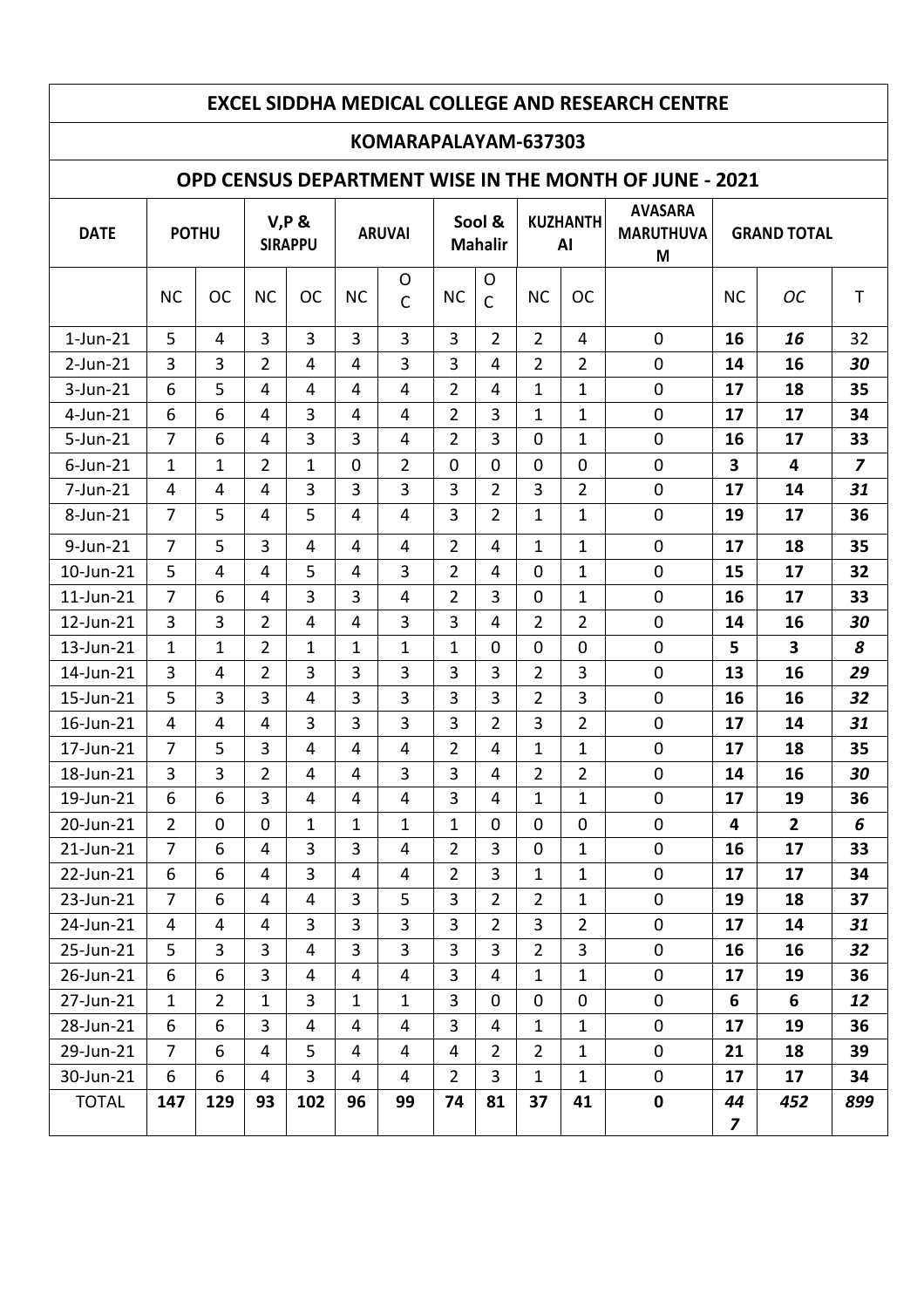| <b>EXCEL SIDDHA MEDICAL COLLEGE AND RESEARCH CENTRE</b> |                      |                |                |                         |                |                |                |                |                                                      |                   |                |                    |     |      |
|---------------------------------------------------------|----------------------|----------------|----------------|-------------------------|----------------|----------------|----------------|----------------|------------------------------------------------------|-------------------|----------------|--------------------|-----|------|
|                                                         | <b>KOMARAPALAYAM</b> |                |                |                         |                |                |                |                |                                                      |                   |                |                    |     |      |
|                                                         |                      |                |                |                         |                |                |                |                | OPD CENSUS DEPARTMENT WISE IN THE MONTH OF JULY-2021 |                   |                |                    |     |      |
|                                                         |                      |                |                | <b>V.P &amp;</b>        |                | <b>ARUVAI</b>  |                | SOOL&          |                                                      |                   |                |                    |     |      |
| <b>DATE</b>                                             |                      | <b>POTHU</b>   |                | <b>SIRAPPU</b>          |                | & THOL         |                | <b>MAHALIR</b> |                                                      | <b>KUZHANTHAI</b> | <b>AVM</b>     | <b>GRAND TOTAL</b> |     |      |
|                                                         | N                    | O              | N              | O                       | N              | $\mathbf O$    | N              | O              | N                                                    | O                 |                | N                  | O   | T    |
| $1$ -Jul-21                                             | 8                    | 6              | 4              | $\overline{\mathbf{4}}$ | 4              | $\overline{4}$ | 3              | 3              | $\overline{2}$                                       | $\mathbf{1}$      | $\mathbf{1}$   | 22                 | 18  | 40   |
| $2$ -Jul-21                                             | $\overline{7}$       | $\overline{7}$ | $\overline{3}$ | 4                       | 4              | 4              | 3              | $\overline{2}$ | $\mathbf{1}$                                         | $\mathbf{1}$      | $\overline{0}$ | 18                 | 18  | 36   |
| $3$ -Jul-21                                             | 6                    | 6              | 3              | 3                       | 4              | 4              | 3              | 4              | 1                                                    | $\overline{2}$    | 0              | 17                 | 19  | 36   |
| $4$ -Jul-21                                             | 6                    | 6              | 3              | 3                       | 4              | 3              | $\overline{2}$ | 3              | $\mathbf{1}$                                         | $\mathbf{1}$      | $\mathbf 0$    | 16                 | 16  | 32   |
| $5$ -Jul-21                                             | 6                    | 5              | $\overline{3}$ | 3                       | 3              | 4              | $\overline{2}$ | 4              | $\mathbf{1}$                                         | $\mathbf{1}$      | $\overline{0}$ | 15                 | 17  | 32   |
| $6$ -Jul-21                                             | 7                    | 6              | 4              | $\overline{4}$          | 4              | 4              | $\overline{2}$ | 3              | 1                                                    | $\overline{2}$    | 0              | 18                 | 19  | 37   |
| $7$ -Jul-21                                             | 4                    | 5              | 4              | 4                       | 3              | 4              | $\overline{3}$ | $\overline{2}$ | $\mathbf{1}$                                         | $\mathbf{1}$      | $\mathbf{1}$   | 16                 | 16  | 32   |
| 8-Jul-21                                                | 6                    | 8              | 3              | 5                       | 4              | 5              | $\overline{4}$ | 4              | $\overline{2}$                                       | $\mathbf{1}$      | $\overline{0}$ | 19                 | 23  | 42   |
| $9$ -Jul-21                                             | $\overline{7}$       | $\overline{7}$ | $\overline{4}$ | 4                       | 3              | 4              | 3              | 4              | $\mathbf{1}$                                         | $\mathbf{1}$      | $\mathbf 0$    | 18                 | 20  | 38   |
| 10-Jul-21                                               | 6                    | 6              | 5              | 4                       | 4              | 5              | $\overline{2}$ | $\overline{2}$ | $\mathbf{1}$                                         | $\overline{2}$    | 0              | 18                 | 19  | 37   |
| $11$ -Jul- $21$                                         | $\overline{7}$       | 5              | 3              | 5                       | 3              | 4              | 3              | 3              | $\mathbf{1}$                                         | 2                 | $\mathbf 0$    | 17                 | 19  | 36   |
| 12-Jul-21                                               | 8                    | 6              | 4              | 4                       | 3              | 5              | 3              | $\overline{2}$ | $\overline{2}$                                       | $\mathbf{1}$      | $\mathbf{1}$   | 21                 | 18  | 39   |
| 13-Jul-21                                               | 6                    | 5              | 4              | 4                       | 5              | 3              | $\overline{2}$ | 4              | 1                                                    | $\overline{0}$    | 0              | 18                 | 16  | 34   |
| 14-Jul-21                                               | $\overline{7}$       | 6              | 4              | 3                       | 3              | 4              | $\overline{2}$ | 3              | $\overline{0}$                                       | $\mathbf{1}$      | 0              | 16                 | 17  | 33   |
| 15-Jul-21                                               | 6                    | 6              | 5              | 3                       | 4              | 4              | $\overline{2}$ | 4              | 1                                                    | $\overline{2}$    | $\overline{0}$ | 18                 | 19  | 37   |
| 16-Jul-21                                               | $\overline{7}$       | 6              | $\overline{4}$ | 5                       | 4              | 3              | 3              | 4              | 1                                                    | $\mathbf{1}$      | $\overline{0}$ | 19                 | 19  | 38   |
| 17-Jul-21                                               | 6                    | 6              | 3              | 4                       | 4              | 4              | 3              | 4              | 1                                                    | $\mathbf{1}$      | 0              | 17                 | 19  | 36   |
| 18-Jul-21                                               | $\overline{7}$       | 6              | 3              | 3                       | 4              | 4              | 3              | 4              | 1                                                    | $\overline{2}$    | $\mathbf 0$    | 18                 | 19  | 37   |
| 19-Jul-21                                               | $\overline{7}$       | 5              | 3              | 4                       | 4              | 4              | $\overline{2}$ | 4              | $\mathbf{1}$                                         | $\mathbf{1}$      | $\overline{0}$ | 17                 | 18  | 35   |
| 20-Jul-21                                               | 6                    | 6              | 4              | 5                       | 4              | 3              | $\overline{2}$ | 4              | $\overline{2}$                                       | $\overline{2}$    | 0              | 18                 | 20  | 38   |
| 21-Jul-21                                               | 5                    | 5              | 5              | 4                       | 4              | 4              | 2              | 3              | $\mathbf 0$                                          | $\mathbf{1}$      | 0              | 16                 | 17  | 33   |
| 22-Jul-21                                               | $\overline{7}$       | 6              | 3              | 4                       | 4              | 5              | 3              | $\overline{2}$ | $\overline{2}$                                       | 1                 | $\pmb{0}$      | 19                 | 18  | 37   |
| 23-Jul-21                                               | 6                    | 6              | 4              | 3                       | 4              | 4              | $\overline{2}$ | 3              | $\mathbf{1}$                                         | $\mathbf{1}$      | 0              | 17                 | 17  | 34   |
| 24-Jul-21                                               | 6                    | 5              | $\overline{4}$ | 4                       | 5              | 4              | $\overline{2}$ | 4              | $\mathbf{1}$                                         | $\mathbf{1}$      | 0              | 18                 | 18  | 36   |
| 25-Jul-21                                               | $\overline{4}$       | 4              | $\overline{3}$ | $\overline{3}$          | 3              | 3              | 3              | 3              | $\mathbf{1}$                                         | $\overline{2}$    | $\mathbf{1}$   | 15                 | 15  | 30   |
| 26-Jul-21                                               | 5                    | 5              | 3              | 4                       | $\overline{3}$ | 4              | $\overline{3}$ | 4              | $\overline{2}$                                       | $\mathbf{1}$      | 0              | 16                 | 18  | 34   |
| 27-Jul-21                                               | 6                    | 6              | 4              | 4                       | 4              | 5              | 3              | $\overline{2}$ | $\mathbf{1}$                                         | $\mathbf 1$       | 0              | 18                 | 18  | 36   |
| 28-Jul-21                                               | 5                    | 4              | 4              | 5                       | 4              | 3              | $\overline{2}$ | 4              | 0                                                    | $\mathbf{1}$      | 0              | 15                 | 17  | 32   |
| 29-Jul-21                                               | 5                    | 6              | $\overline{3}$ | 3                       | 4              | 3              | $\overline{2}$ | 3              | $\mathbf{1}$                                         | $\mathbf{1}$      | 0              | 15                 | 16  | 31   |
| 30-Jul-21                                               | 4                    | 6              | 3              | 5                       | 3              | 4              | $\overline{2}$ | $\overline{2}$ | $\mathbf{1}$                                         | $\mathbf{1}$      | 0              | 13                 | 18  | 31   |
| 31-Jul-21                                               | 5                    | 4              | 4              | 4                       | 4              | 5              | $\overline{2}$ | $\overline{2}$ | $\mathbf{1}$                                         | $\mathbf{1}$      | 0              | 16                 | 16  | 32   |
| <b>TOTAL</b>                                            | 188                  | 176            | 113            | 121                     | 117            | 123            | 78             | 99             | 34                                                   | 38                | 4              | 534                | 557 | 1091 |